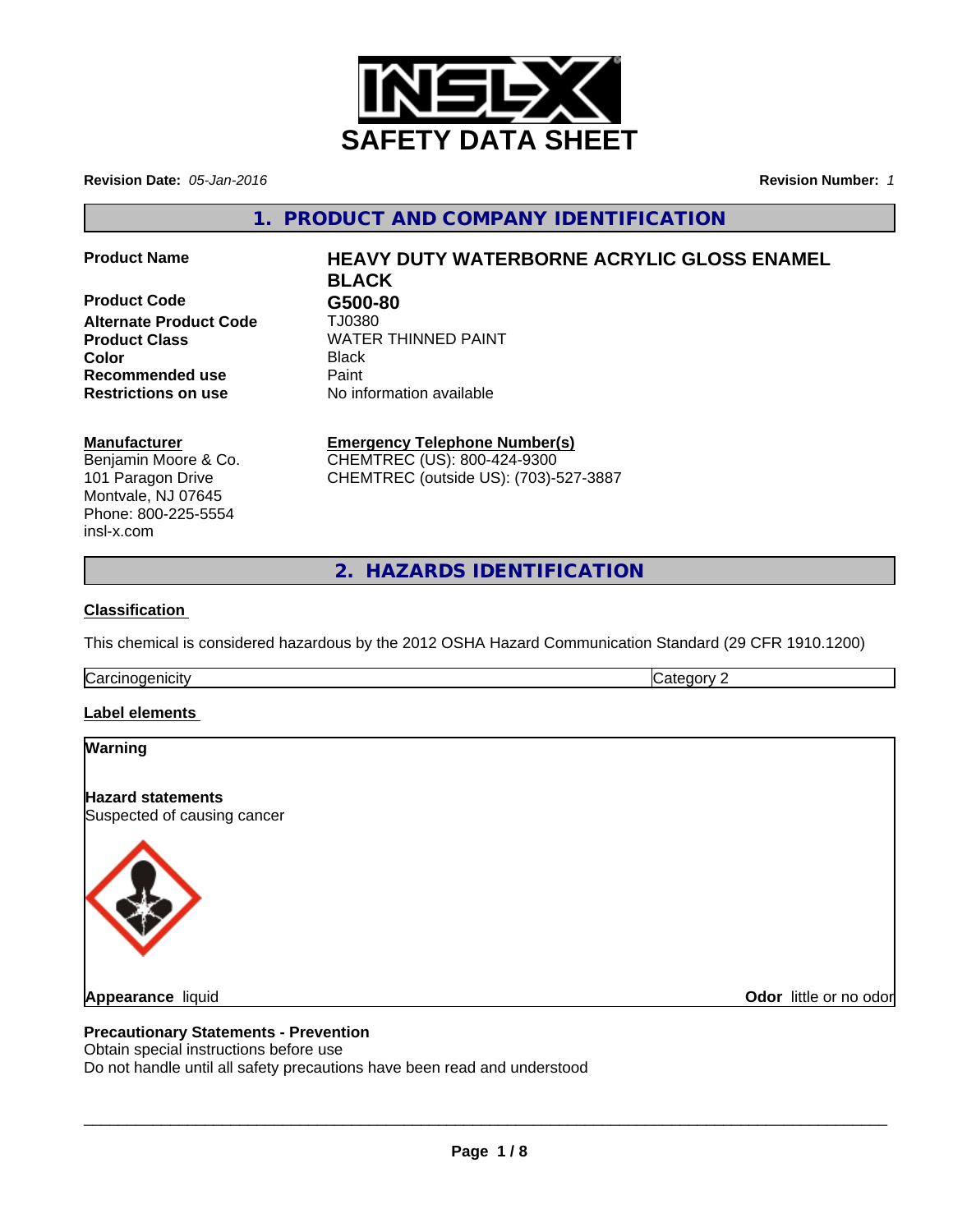Use personal protective equipment as required

#### **Precautionary Statements - Response**

If exposed or concerned get medical attention

# **Precautionary Statements - Storage**

Store locked up

#### **Precautionary Statements - Disposal**

Dispose of contents/container to an approved waste disposal plant

#### **Hazards not otherwise classified (HNOC)**

May cause allergic skin reaction

#### **Other information**

No information available

## **3. COMPOSITION INFORMATION ON COMPONENTS**

| <b>Chemical Name</b>                      | <b>CAS-No</b> | Weight % (max) |
|-------------------------------------------|---------------|----------------|
| Propanoic acid, 2-methyl-, monoester with | 25265-77-4    |                |
| 2,2,4-trimethyl-1,3-pentanediol           |               |                |
| Carbon black                              | 1333-86-4     |                |
| Hexanedioic acid, dihydrazide             | 1071-93-8     |                |
| Ammonia                                   | 7664-41-7     | U.C            |

|                                                  | 4. FIRST AID MEASURES                                                                              |
|--------------------------------------------------|----------------------------------------------------------------------------------------------------|
| <b>General Advice</b>                            | No hazards which require special first aid measures.                                               |
| <b>Eye Contact</b>                               | Rinse thoroughly with plenty of water for at least 15 minutes and consult a<br>physician.          |
| <b>Skin Contact</b>                              | Wash off immediately with soap and plenty of water removing all contaminated<br>clothes and shoes. |
| <b>Inhalation</b>                                | Move to fresh air. If symptoms persist, call a physician.                                          |
| Ingestion                                        | Clean mouth with water and afterwards drink plenty of water. Consult a physician<br>if necessary.  |
| <b>Most Important</b><br><b>Symptoms/Effects</b> | May cause allergic skin reaction.                                                                  |
| <b>Notes To Physician</b>                        | Treat symptomatically.                                                                             |
|                                                  | 5. FIRE-FIGHTING MEASURES                                                                          |

| <b>Suitable Extinguishing Media</b>                                    | Use extinguishing measures that are appropriate to local<br>circumstances and the surrounding environment.                                   |
|------------------------------------------------------------------------|----------------------------------------------------------------------------------------------------------------------------------------------|
| <b>Protective Equipment And Precautions For</b><br><b>Firefighters</b> | As in any fire, wear self-contained breathing apparatus<br>pressure-demand, MSHA/NIOSH (approved or equivalent)<br>and full protective gear. |
| <b>Specific Hazards Arising From The Chemical</b>                      | Closed containers may rupture if exposed to fire or                                                                                          |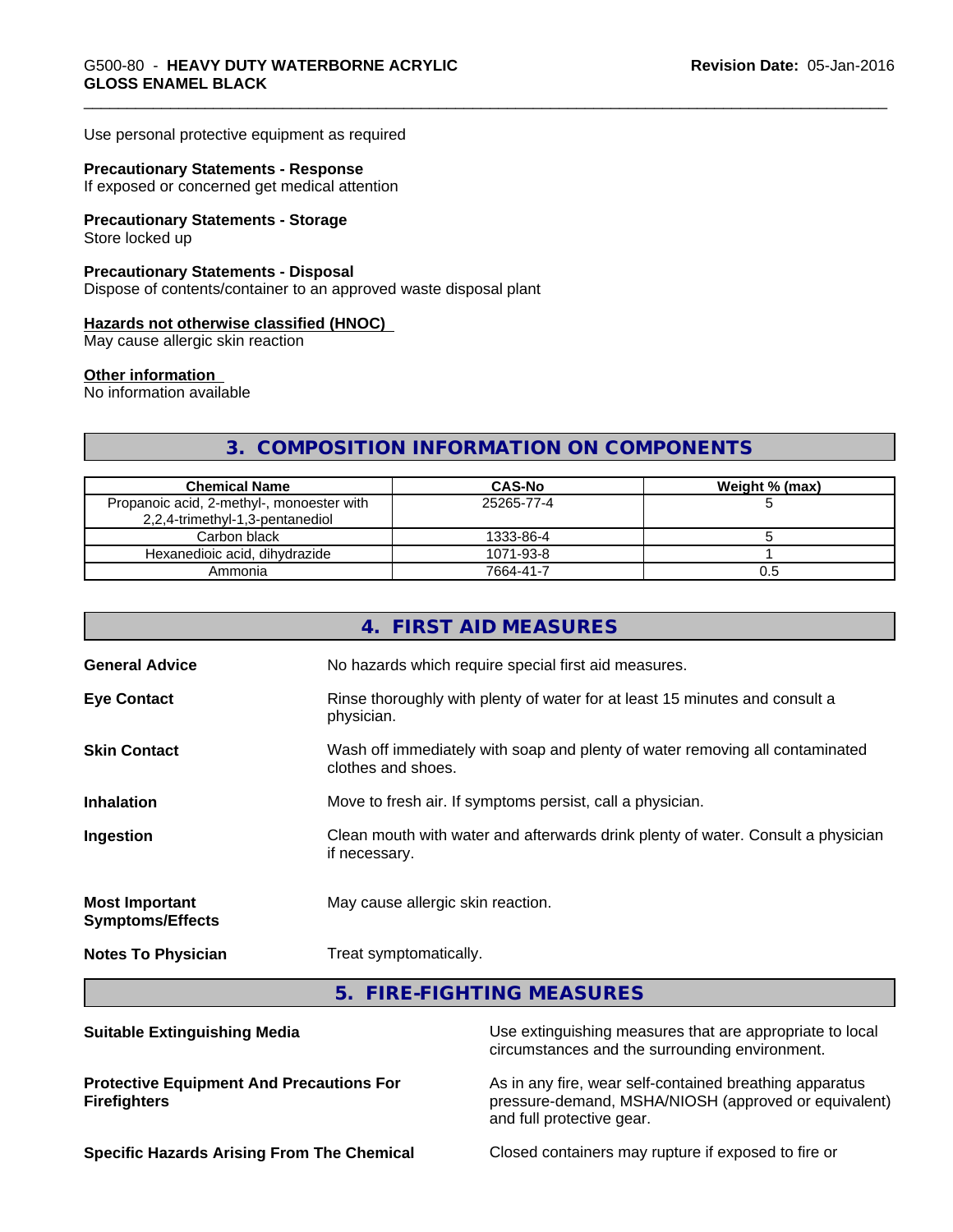|                                                                                                                                                                                                   | extreme heat.                                                                          |
|---------------------------------------------------------------------------------------------------------------------------------------------------------------------------------------------------|----------------------------------------------------------------------------------------|
| <b>Sensitivity To Mechanical Impact</b>                                                                                                                                                           | No.                                                                                    |
| <b>Sensitivity To Static Discharge</b>                                                                                                                                                            | No.                                                                                    |
| <b>Flash Point Data</b><br>Flash Point (°F)<br>Flash Point (°C)<br><b>Flash Point Method</b><br><b>Flammability Limits In Air</b><br><b>Lower Explosion Limit</b><br><b>Upper Explosion Limit</b> | Not applicable<br>Not applicable<br>Not applicable<br>Not applicable<br>Not applicable |
| <b>NFPA</b><br>Health: 1<br>Flammability: 0<br><b>NFPA Legend</b>                                                                                                                                 | Instability: 0<br><b>Special: Not Applicable</b>                                       |

- 0 Not Hazardous
- 1 Slightly
- 2 Moderate
- 3 High
- 4 Severe

*The ratings assigned are only suggested ratings, the contractor/employer has ultimate responsibilities for NFPA ratings where this system is used.*

*Additional information regarding the NFPA rating system is available from the National Fire Protection Agency (NFPA) at www.nfpa.org.*

## **6. ACCIDENTAL RELEASE MEASURES**

| <b>Personal Precautions</b>      | Avoid contact with skin, eyes and clothing. Ensure adequate ventilation.                                                                                                         |
|----------------------------------|----------------------------------------------------------------------------------------------------------------------------------------------------------------------------------|
| <b>Other Information</b>         | Prevent further leakage or spillage if safe to do so.                                                                                                                            |
| <b>Environmental Precautions</b> | See Section 12 for additional Ecological Information.                                                                                                                            |
| <b>Methods For Clean-Up</b>      | Soak up with inert absorbent material. Sweep up and shovel into suitable<br>containers for disposal.                                                                             |
|                                  | 7. HANDLING AND STORAGE                                                                                                                                                          |
| Handling                         | Avoid contact with skin, eyes and clothing. Avoid breathing vapors, spray mists or<br>sanding dust. In case of insufficient ventilation, wear suitable respiratory<br>equipment. |
| <b>Storage</b>                   | Keep container tightly closed. Keep out of the reach of children.                                                                                                                |
| <b>Incompatible Materials</b>    | No information available                                                                                                                                                         |
|                                  |                                                                                                                                                                                  |

## **8. EXPOSURE CONTROLS / PERSONAL PROTECTION**

#### **Exposure Limits**

| <b>Chemical Name</b> | <b>ACGIH</b>               | OSHA                       |
|----------------------|----------------------------|----------------------------|
| Carbon black         | $3.5 \text{ ma/m}^3$ - TWA | $3.5 \text{ ma/m}^3$ - TWA |
| Ammonia              | 25 ppm - TWA               | 50 ppm - TWA               |
|                      | 35 ppm - STEL              | $35 \text{ mg/m}^3$ - TWA  |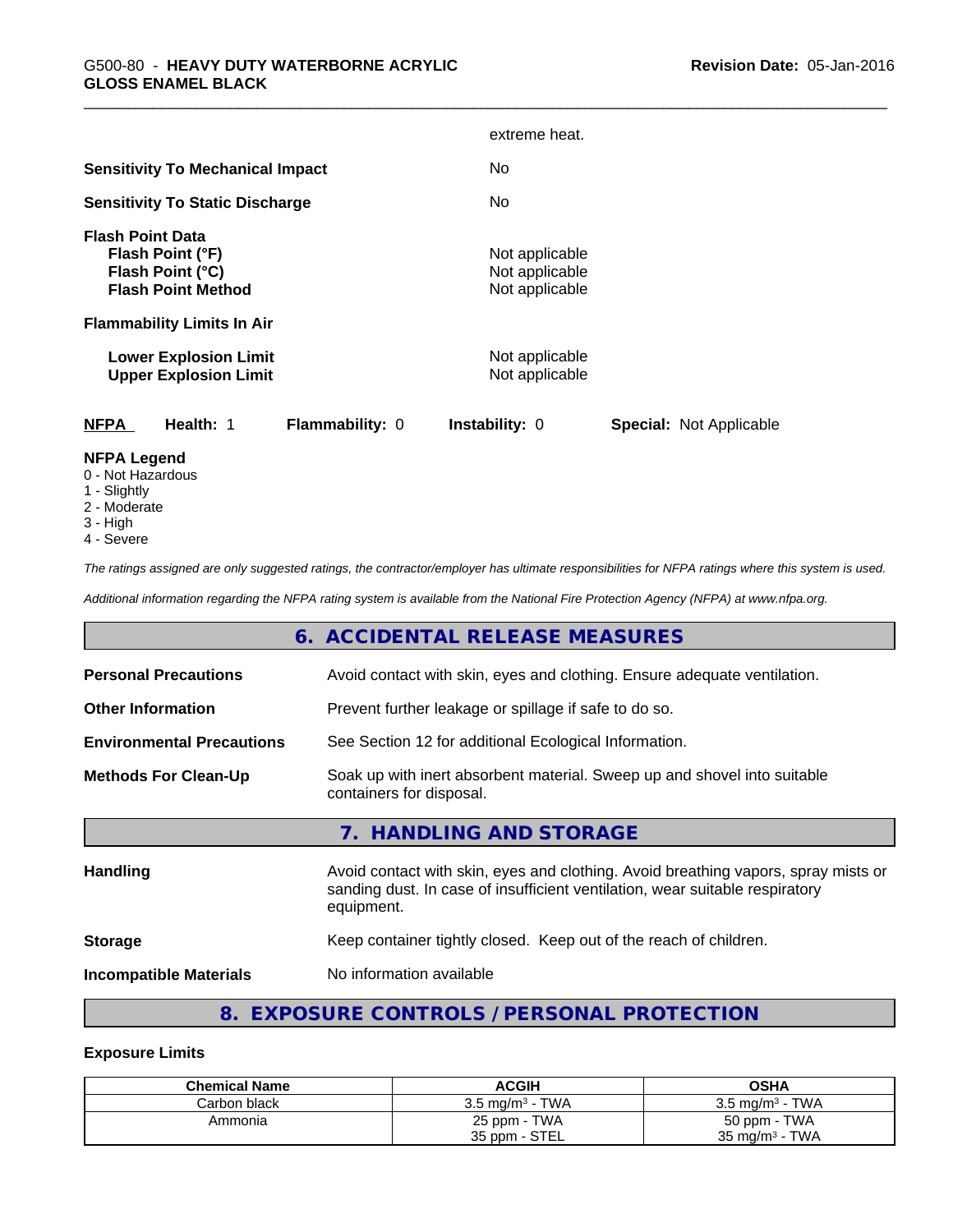#### **Legend**

ACGIH - American Conference of Governmental Industrial Hygienists Exposure Limits OSHA - Occupational Safety & Health Administration Exposure Limits N/E - Not Established

| <b>Engineering Measures</b>          | Ensure adequate ventilation, especially in confined areas.                                                                          |
|--------------------------------------|-------------------------------------------------------------------------------------------------------------------------------------|
| <b>Personal Protective Equipment</b> |                                                                                                                                     |
| <b>Eye/Face Protection</b>           | Safety glasses with side-shields.                                                                                                   |
| <b>Skin Protection</b>               | Protective gloves and impervious clothing.                                                                                          |
| <b>Respiratory Protection</b>        | In case of insufficient ventilation wear suitable respiratory equipment.                                                            |
| <b>Hygiene Measures</b>              | Avoid contact with skin, eyes and clothing. Remove and wash contaminated<br>clothing before re-use. Wash thoroughly after handling. |

#### **9. PHYSICAL AND CHEMICAL PROPERTIES**

**Appearance** liquid **Odor** little or no odor **Odor Threshold No information available No information available Density (lbs/gal)** 8.55 - 8.65 **Specific Gravity** 1.02 - 1.04 **pH** No information available **Viscosity (cps)** No information available **Solubility Note 2008 Note 2008 Note 2008 Note 2008 Note 2008 Note 2008 Note 2008 Note 2008 Note 2008 Note 2008 Note 2008 Note 2008 Note 2008 Note 2008 Note 2008 Note 2008 Note 2008 Note Water Solubility Water Solubility Water Solubility No information available Evaporation Rate No information available No information available Vapor Pressure** No information available in the North American Monte No. 1999. **Vapor Density Vapor Density No information available Wt. % Solids** 30 - 40 **Vol. % Solids** 30 - 40 **Wt. % Volatiles** 60 - 70 **Vol. % Volatiles** 60 - 70 **VOC Regulatory Limit (g/L)** <250 **Boiling Point (°F)** 212 **Boiling Point (°C)** 100 **Freezing Point (°F)** 32 **Freezing Point (°C)** 0 **Flash Point (°F)** Not applicable **Flash Point (°C)**<br> **Flash Point Method**<br> **Flash Point Method**<br> **CO Flash Point Method Flammability (solid, gas)** Not applicable **Upper Explosion Limit** Not applicable **Lower Explosion Limit Contract Contract Contract Contract Contract Contract Contract Contract Contract Contract Contract Contract Contract Contract Contract Contract Contract Contract Contract Contract Contract Contract Autoignition Temperature (°F)**<br> **Autoignition Temperature (°C)** No information available Autoignition **Temperature** (°C) Mo information available<br>
Decomposition **Temperature** (°F) No information available **Decomposition Temperature (°F) Decomposition Temperature (°C)** No information available **Partition Coefficient (n-octanol/water)** No information available

#### **10. STABILITY AND REACTIVITY**

**Reactivity** Not Applicable

**Chemical Stability Stable under normal conditions.**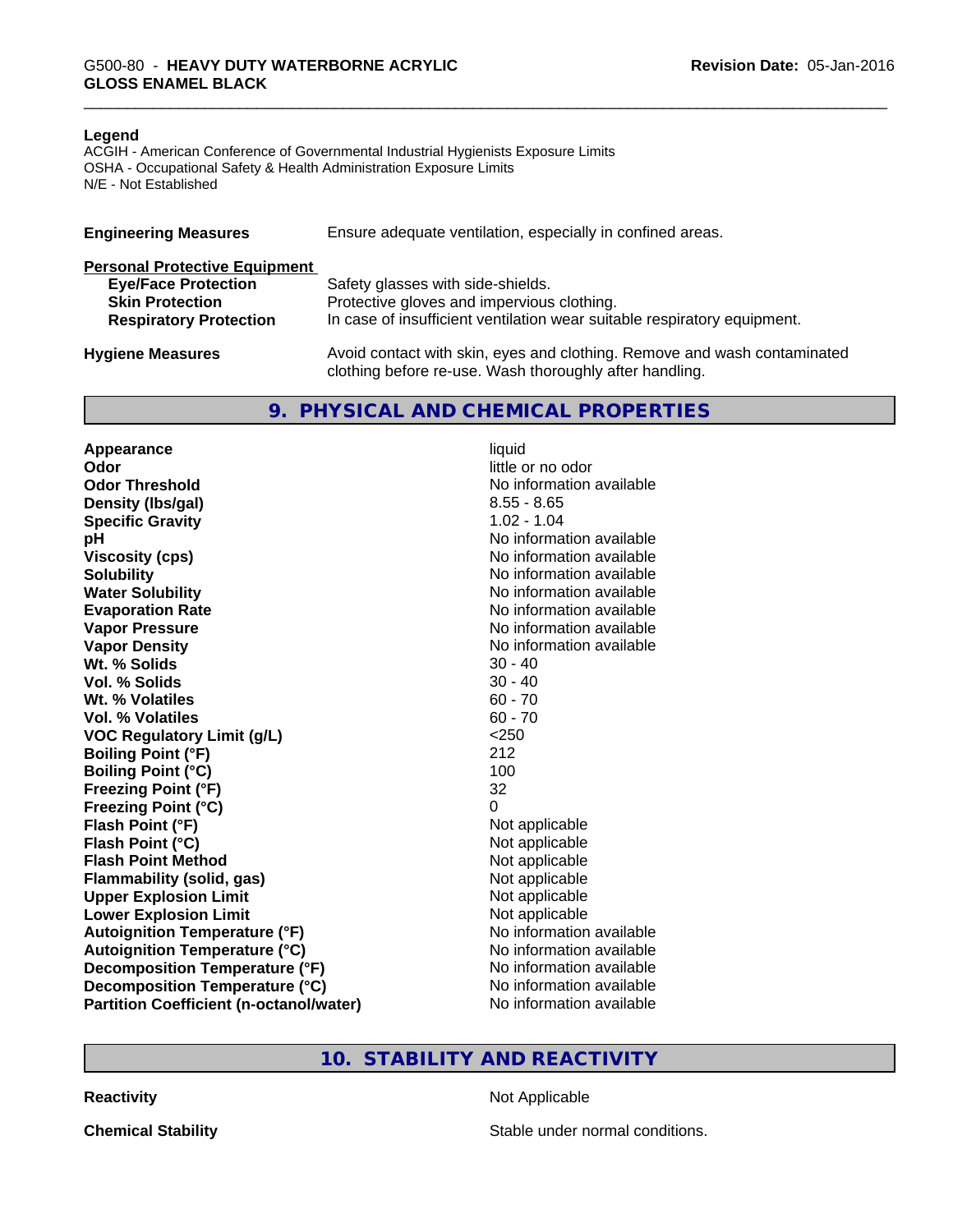| <b>Conditions To Avoid</b>                                                                                                                                                                                                                                                                                                                                               |                                                                                                                                                                                                                                                                                                                                                                                                                     | Prevent from freezing.                                                                                                                                               |  |
|--------------------------------------------------------------------------------------------------------------------------------------------------------------------------------------------------------------------------------------------------------------------------------------------------------------------------------------------------------------------------|---------------------------------------------------------------------------------------------------------------------------------------------------------------------------------------------------------------------------------------------------------------------------------------------------------------------------------------------------------------------------------------------------------------------|----------------------------------------------------------------------------------------------------------------------------------------------------------------------|--|
| <b>Incompatible Materials</b>                                                                                                                                                                                                                                                                                                                                            |                                                                                                                                                                                                                                                                                                                                                                                                                     | No materials to be especially mentioned.                                                                                                                             |  |
| <b>Hazardous Decomposition Products</b><br><b>Possibility Of Hazardous Reactions</b>                                                                                                                                                                                                                                                                                     |                                                                                                                                                                                                                                                                                                                                                                                                                     | None under normal use.                                                                                                                                               |  |
|                                                                                                                                                                                                                                                                                                                                                                          |                                                                                                                                                                                                                                                                                                                                                                                                                     | None under normal conditions of use.                                                                                                                                 |  |
|                                                                                                                                                                                                                                                                                                                                                                          |                                                                                                                                                                                                                                                                                                                                                                                                                     | 11. TOXICOLOGICAL INFORMATION                                                                                                                                        |  |
| <b>Product Information</b>                                                                                                                                                                                                                                                                                                                                               |                                                                                                                                                                                                                                                                                                                                                                                                                     |                                                                                                                                                                      |  |
| Information on likely routes of exposure                                                                                                                                                                                                                                                                                                                                 |                                                                                                                                                                                                                                                                                                                                                                                                                     |                                                                                                                                                                      |  |
| <b>Principal Routes of Exposure</b>                                                                                                                                                                                                                                                                                                                                      | Eye contact, skin contact and inhalation.                                                                                                                                                                                                                                                                                                                                                                           |                                                                                                                                                                      |  |
| <b>Acute Toxicity</b>                                                                                                                                                                                                                                                                                                                                                    |                                                                                                                                                                                                                                                                                                                                                                                                                     |                                                                                                                                                                      |  |
| <b>Product Information</b>                                                                                                                                                                                                                                                                                                                                               | No information available                                                                                                                                                                                                                                                                                                                                                                                            |                                                                                                                                                                      |  |
| Information on toxicological effects                                                                                                                                                                                                                                                                                                                                     |                                                                                                                                                                                                                                                                                                                                                                                                                     |                                                                                                                                                                      |  |
| <b>Symptoms</b>                                                                                                                                                                                                                                                                                                                                                          | No information available                                                                                                                                                                                                                                                                                                                                                                                            |                                                                                                                                                                      |  |
|                                                                                                                                                                                                                                                                                                                                                                          |                                                                                                                                                                                                                                                                                                                                                                                                                     | Delayed and immediate effects as well as chronic effects from short and long-term exposure                                                                           |  |
| Eye contact<br><b>Skin contact</b><br><b>Inhalation</b><br>Ingestion<br>Sensitization:<br><b>Neurological Effects</b><br><b>Mutagenic Effects</b><br><b>Reproductive Effects</b><br><b>Developmental Effects</b><br><b>Target Organ Effects</b><br><b>STOT - single exposure</b><br><b>STOT - repeated exposure</b><br>Other adverse effects<br><b>Aspiration Hazard</b> | May cause slight irritation.<br>skin and cause irritation.<br>May cause irritation of respiratory tract.<br>May cause an allergic skin reaction<br>No information available.<br>No information available.<br>No information available.<br>No information available.<br>No information available.<br>No information available.<br>No information available.<br>No information available.<br>No information available | Substance may cause slight skin irritation. Prolonged or repeated contact may dry<br>Ingestion may cause gastrointestinal irritation, nausea, vomiting and diarrhea. |  |
| <b>Numerical measures of toxicity</b>                                                                                                                                                                                                                                                                                                                                    |                                                                                                                                                                                                                                                                                                                                                                                                                     |                                                                                                                                                                      |  |
| The following values are calculated based on chapter 3.1 of the GHS document                                                                                                                                                                                                                                                                                             |                                                                                                                                                                                                                                                                                                                                                                                                                     |                                                                                                                                                                      |  |
| <b>ATEmix (oral)</b><br><b>ATEmix (dermal)</b><br><b>ATEmix (inhalation-dust/mist)</b>                                                                                                                                                                                                                                                                                   | 68715 mg/kg<br>653349 mg/kg<br>131 mg/L                                                                                                                                                                                                                                                                                                                                                                             |                                                                                                                                                                      |  |
| <b>Component</b>                                                                                                                                                                                                                                                                                                                                                         |                                                                                                                                                                                                                                                                                                                                                                                                                     |                                                                                                                                                                      |  |
| <b>Acute Toxicity</b>                                                                                                                                                                                                                                                                                                                                                    |                                                                                                                                                                                                                                                                                                                                                                                                                     |                                                                                                                                                                      |  |
| Carbon black<br>LD50 Oral: > 15400 mg/kg (Rat)<br>LD50 Dermal: > 3000 mg/kg (Rabbit)<br>Ammonia<br>LC50 Inhalation (Vapor): 2000 ppm (Rat, 4 hr.)                                                                                                                                                                                                                        |                                                                                                                                                                                                                                                                                                                                                                                                                     |                                                                                                                                                                      |  |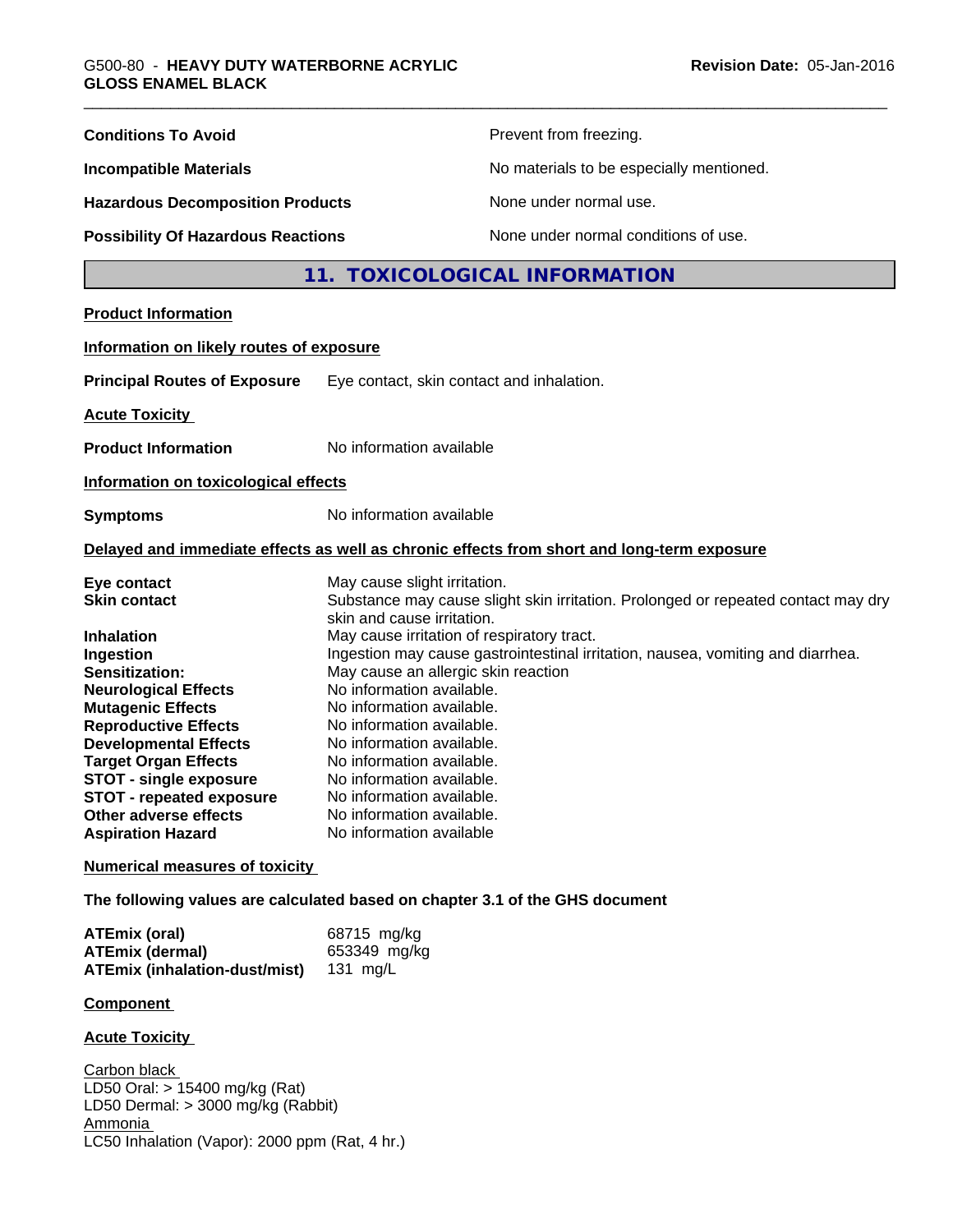#### **Carcinogenicity**

*The information below indicateswhether each agency has listed any ingredient as a carcinogen:.*

| <b>Chemical Name</b> | <b>IARC</b>          | <b>NTP</b> | <b>OSHA Carcinogen</b> |
|----------------------|----------------------|------------|------------------------|
|                      | 2B<br>Possible Human |            | Listed                 |
| Carbon<br>black      | Carcinogen           |            |                        |

#### **Legend**

IARC - International Agency for Research on Cancer NTP - National Toxicity Program OSHA - Occupational Safety & Health Administration

**12. ECOLOGICAL INFORMATION**

### **Ecotoxicity Effects**

The environmental impact of this product has not been fully investigated.

#### **Product Information**

#### **Acute Toxicity to Fish**

No information available

#### **Acute Toxicity to Aquatic Invertebrates**

No information available

#### **Acute Toxicity to Aquatic Plants**

No information available

#### **Persistence / Degradability**

No information available.

#### **Bioaccumulation / Accumulation**

No information available.

#### **Mobility in Environmental Media**

No information available.

**Ozone** No information available

#### **Component**

#### **Acute Toxicity to Fish**

No information available

#### **Acute Toxicity to Aquatic Invertebrates**

No information available

#### **Acute Toxicity to Aquatic Plants**

No information available

#### **13. DISPOSAL CONSIDERATIONS**

**Waste Disposal Method** Dispose of in accordance with federal, state, provincial, and local regulations. Local requirements may vary, consult your sanitation department or state-designated environmental protection agency for more disposal options.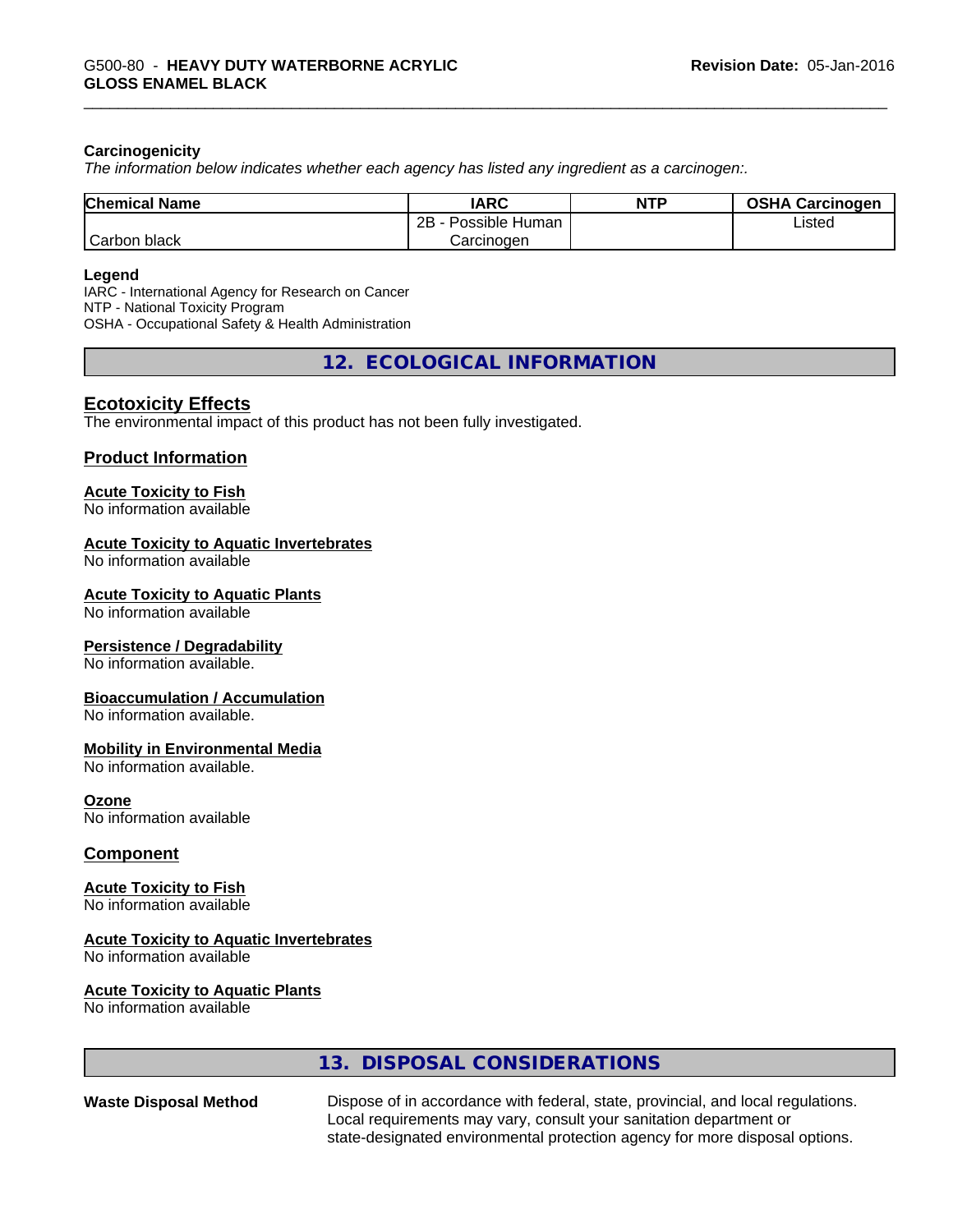|                                                             | 14. TRANSPORT INFORMATION                                                                |
|-------------------------------------------------------------|------------------------------------------------------------------------------------------|
| <b>DOT</b>                                                  | Not regulated                                                                            |
| <b>ICAO/IATA</b>                                            | Not regulated                                                                            |
| <b>IMDG / IMO</b>                                           | Not regulated                                                                            |
|                                                             | 15. REGULATORY INFORMATION                                                               |
| <b>International Inventories</b>                            |                                                                                          |
| <b>TSCA: United States</b><br><b>DSL: Canada</b>            | Yes - All components are listed or exempt.<br>Yes - All components are listed or exempt. |
| <b>Federal Regulations</b>                                  |                                                                                          |
| SARA 311/312 hazardous categorization                       |                                                                                          |
| <b>Acute Health Hazard</b>                                  | <b>No</b>                                                                                |
| <b>Chronic Health Hazard</b>                                | Yes                                                                                      |
|                                                             |                                                                                          |
| Fire Hazard                                                 | <b>No</b>                                                                                |
| Sudden Release of Pressure Hazard<br><b>Reactive Hazard</b> | No                                                                                       |

Section 313 of Title III of the Superfund Amendments and Reauthorization Act of 1986 (SARA). This product contains a chemical or chemicals which are subject to the reporting requirements of the Act and Title 40 of the Code of Federal Regulations, Part 372:

| <b>Chemical Name</b>              | <b>CAS-No</b> | Weight % (max) | <b>CERCLA/SARA 313</b>     |
|-----------------------------------|---------------|----------------|----------------------------|
|                                   |               |                | (de minimis concentration) |
| Diethylene glycol monoethyl ether | 111-90-0      |                |                            |

#### **Clean Air Act,Section 112 Hazardous Air Pollutants (HAPs) (see 40 CFR 61)**

This product contains the following HAPs:

*None*

#### **State Regulations**

#### **California Proposition 65**

This product may contain small amounts of materials known to the state of California to cause cancer or reproductive *harm.*

#### **State Right-to-Know**

| Chemical<br>Name   | <b>Massachusetts</b> | <b>Jersev</b><br>New | Pennsvlvania |
|--------------------|----------------------|----------------------|--------------|
| ⊧black<br>شcarbon. |                      |                      |              |
| Ammonia            |                      |                      |              |